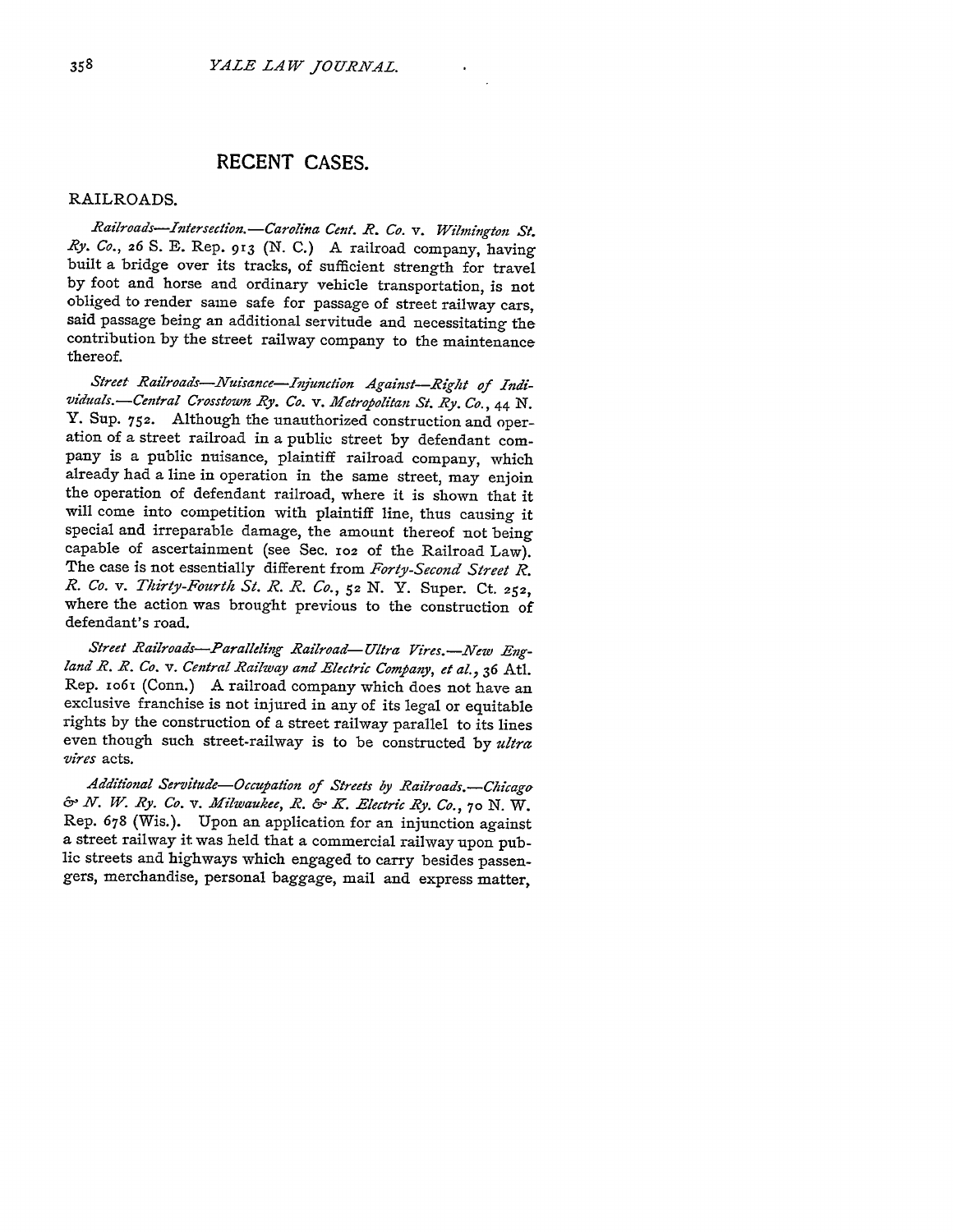would tend to obstruct and interfere with the ordinary uses of a street and highway and impose an additional servitude upon the lands of abutting owners.

#### TELEGRAPH.

Telegraph Companies-Failure to Deliver-Notice of Special Circum*stances-Measure of Damages.- Western Union Tel. Co. v. Carver,* 39 **S.** W. Rep. io2i (Texas). Where a telegram directs the person addressed to purchase cattle at a specific price per head and to "get all you can," it is sufficient to put the telegraph company on notice as to the incidental facts of the transaction and to render it liable to the sender for loss resulting from non-delivery; and where there was a subsequent permanent advance in the price of the cattle, the measure of damages is the difference between the price named in the message and the price at which they could have been bought at the time when it was learned of the non-delivery of the telegram.

*Telegrams-Insufficient Address.- Western Union Tel. Co. v. Birchfield,* 39 S. W. Rep. **1002** (Texas). It is no excuse for negligence in delivering a telegram that it had no specific address, but was directed "care some hotel," since, in the absence of any address, it would have been the duty of the telegraph company to ascertain if the party was at any hotel in that city.

### RIGHTS OF CREDITORS.

*Power to Diose of Propery by Will-Effect of Execution-Rights of Creditors of Testator.-Freeman's Adm'r et al. v. Butters et al,* **<sup>26</sup>** S. E. Rep. 845 (Va.). Where the personal property of a widow is not sufficient to satisfy her debts, and she has willed to volunteers, during her widowhood, property left to her by her husband with absolute power of disposal by will, her creditors may levy on said property in satisfaction of their claims.

*Partnershp-Rights as to Third Persons-Payment of Individual Debts.-JIn re Laffery's Estate, appeal of Linde,* 37 AtI. Rep. **i13** (Penn.). Where an executor wrongfully uses funds of an estate and repays them with money belonging to a firm of which he is a member, the estate is not liable to the firm when it was unaware that it was partnership money.

# PROCEDURE.

*Appeal-Abateent.-Vickerson v. Nickerson,* 48 Pac. Rep. 423 (Ore.). The death of a husband, who has appealed from a de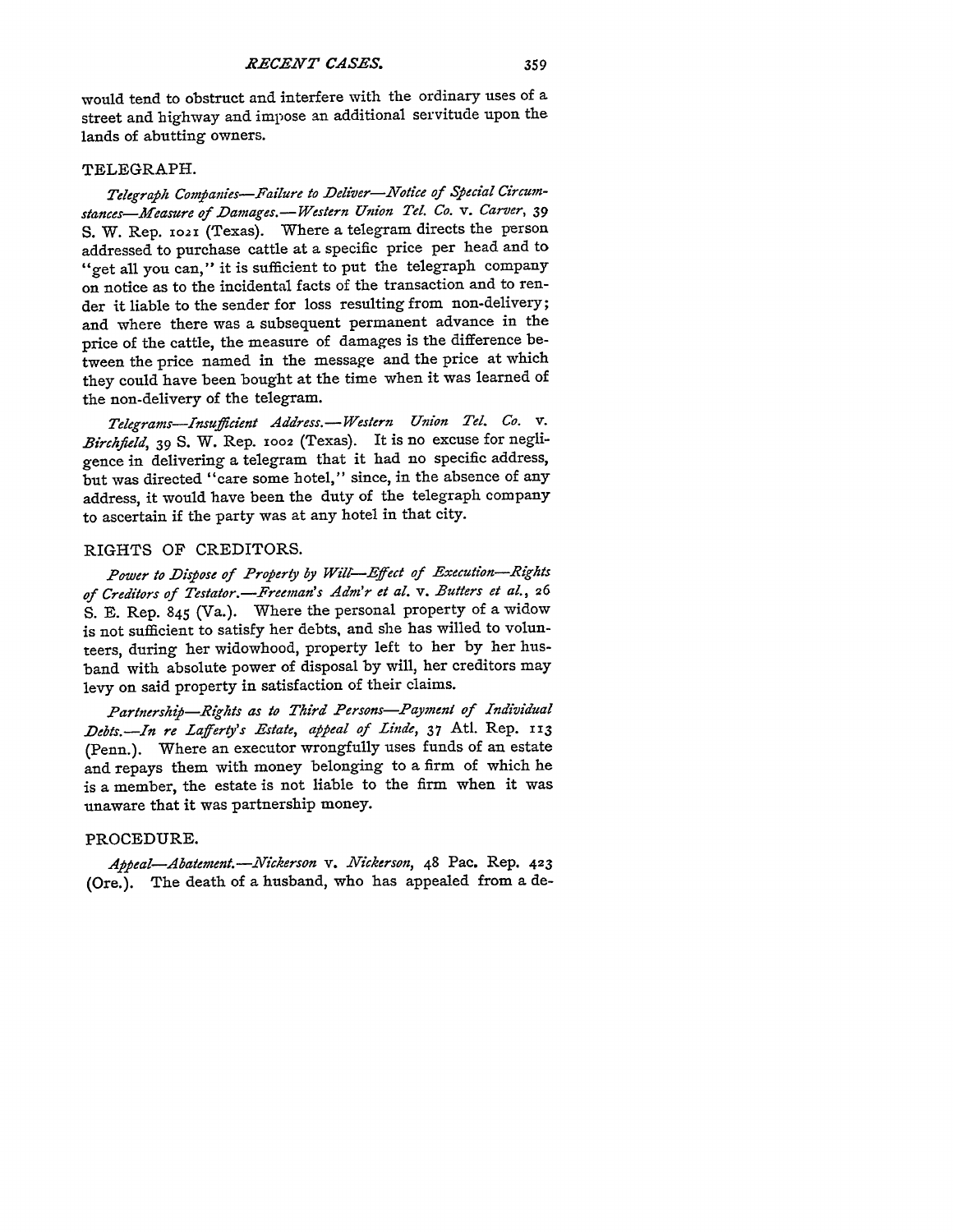cree for divorce whereby his wife became entitled to one-third of his property, does not abate the appeal. It survives to his heirs, and they may prosecute the cause in order to determine whether the divorce was rightfully granted and to settle conflicting property rights between them and the appellee.

*Cities-Ivprovements in Streets-Discrimination.-Larned v. City of Syracuse et aL, 44* N. Y. Sup. 857. Where a petition for the pavement of a street prayed that the materials be purchased from a certain firm and the city council passed a resolution granting the petition the entire proceedings are void as preventing free competition.

*Action by County to Recover Land Limitation-Adverse Possession.- Johnston v. Llano County,* 39 **S.** W. Rep. 995 (Texas). Although the statute of limitation does not run against a county, as a subdivision of the State, as to any "road, street, side-walk, or grounds," yet the right of the county to recover lands not acquired or used for public purposes may be barred.

#### MISCELLANEOUS.

*Navigable Waters-Control by the United States-Incidental Damage -Compensation-Constitutional Law.-Gibson v. U. S.,* 17 Sup. Ct. Rep. 578. In accordance with United States River and Harbor Acts, a dike was built at a point in the Ohio River off Neville Island, nine miles west of Pittsburg. for the purpose of concentrating the water-flow in the main channel. The change of flow which followed this improvement, prevented the access of boats to the landing place of the plaintiff, a lower riparian owner, except at high stages of water in the Spring and Fall. The obstruction greatly reduced the value of the plaintiff's land and he petitioned the Court of Claims for the recovery of damages. The Supreme Court upholds the Court of Claims (29 Ct. **Cl. 18)** in finding the claimant not entitled to recover, there not being in this case a taking of private property for public use, without compensation, but the injury being a mere incidental consequence of the lawful exercise of Governmental power.

*Negligence-Proximate Cause-Contributory Negligence-Assisting* Person in Danger.-Saun v. *H. W. Johns Manf. Co.*, 44 N. Y. Sup. 641. Plaintiff's intestate, a workman in defendant's factory, had been directed to repair the pipes of a certain felt-washing machine; after so doing he and another workman made several unsuccessful attempts to put a belt upon the machine, when a third workman volunteered to assist them by holding the belt so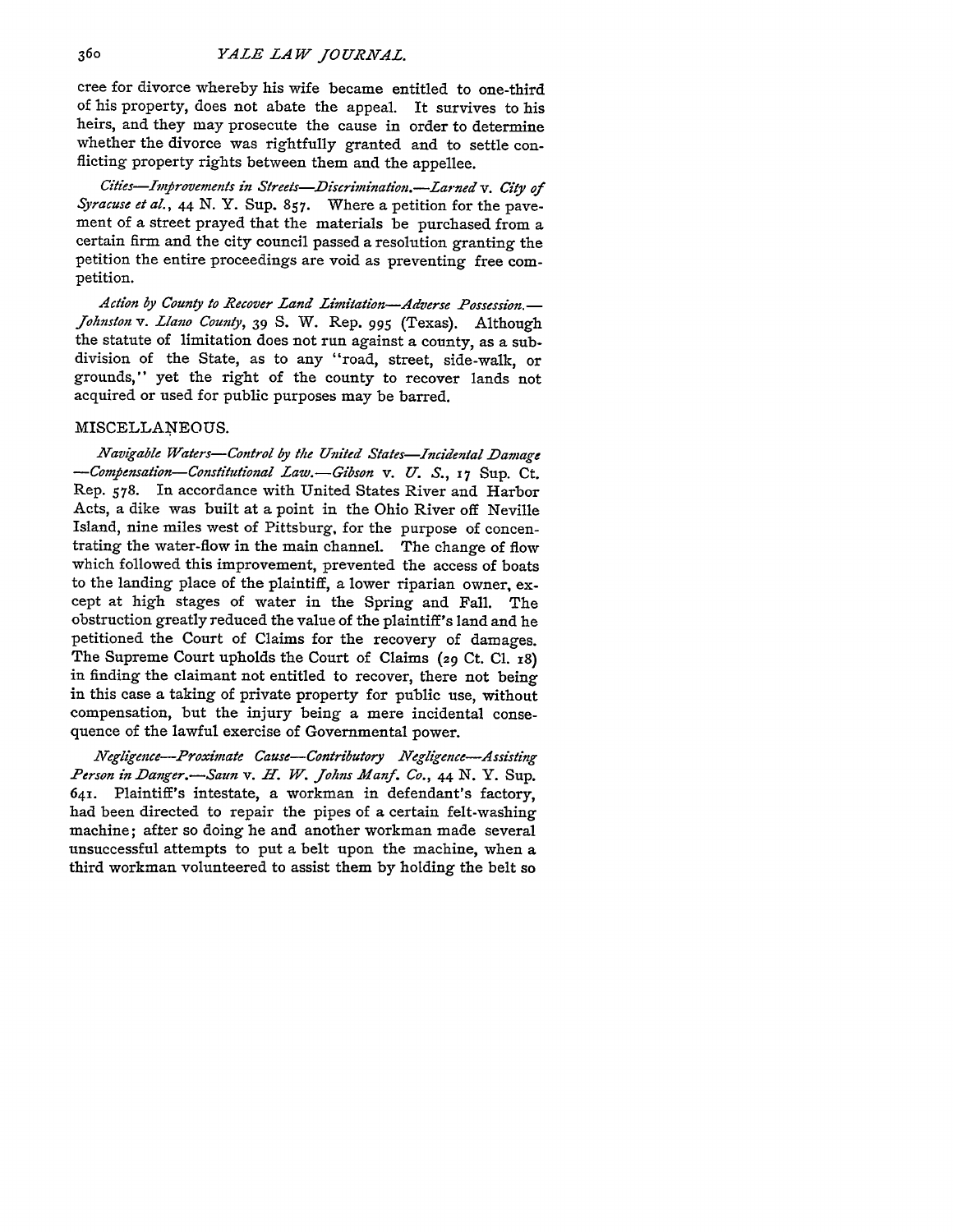*RECENT CASES.*

as to relieve it from the friction of the shaft from which it hung and which was revolving at full speed. In so doing the belt slipped and caught the volunteer workman in a sort of loop which carried him around the shaft. Deceased seeing the workman in this perilous position succeeded in rescuing him from it, but in the attempt was himself caught in the belt and whirled over the shaft, sustaining thereby injuries from which he died. Held, that as plaintiff had not been directed to adjust it, the condition of the belt was not the proximate cause of the injury, and although it is not contributory negligence to attempt to rescue a person in peril, no matter whether it was the result of the person's own negligence *(Eckert v. Railroad CO., 43* N. Y. **502;** *Spooner v. Railroad Co., 115 N.* Y. **22, 21 N. E. 696;** *Gibney v. State, 137* N. Y. 1, **33** N. **E. 142),** yet no action would lie against defendant in this case, as its negligence was not the proximate cause of intestate's death.

*Attorney and Client-Liabiliy for Nregligence-Overlooking First Lien.-Larrall v. Groman,* 37 Atl. Rep. **98** (Penn.). An attorney searching the record in regard to certain property, held liable to his client for overlooking prior liens, wherein client loaned money on a mortgage of said property on the **.**strength of his stating there were no prior liens.

*Gift to Infant-Engagement Ring Conditions of Marriage-Breacli. -Stramberg v. Rubenstein, 44* N. Y. Sup. 405. **A** man cannot recover during the infancy of his former fiancée an engagement ring given her, on the ground that she had broken the engagement.

*Monoolies-Combination in Restraint of Trade-Promissory Note.- Milwaukee Mfasons and Builders Ass'n v. Niezerowski,* **70** N. W. Rep. i66 (Wis.). The private by-laws of a masons' and builders' association, which consists of most of the mason contractors in a city, are void as in restraint of trade, when they require the members to pay six per cent on all contracts performed by them, and that all bids for work must be first submitted to the association, and six per cent must be added by the lowest bidder to his price before he submits it to the owner or his architect. A note given by a contractor to such an association, of which he was a member, for the percentage due under the by-laws, on a contract for building, is invalid and will not be enforced.

*Criminal Law-False Pretenses.-Jules v. State,* **36** Atl. Rep. **X027** (Md.). A false representation by one that he has superna